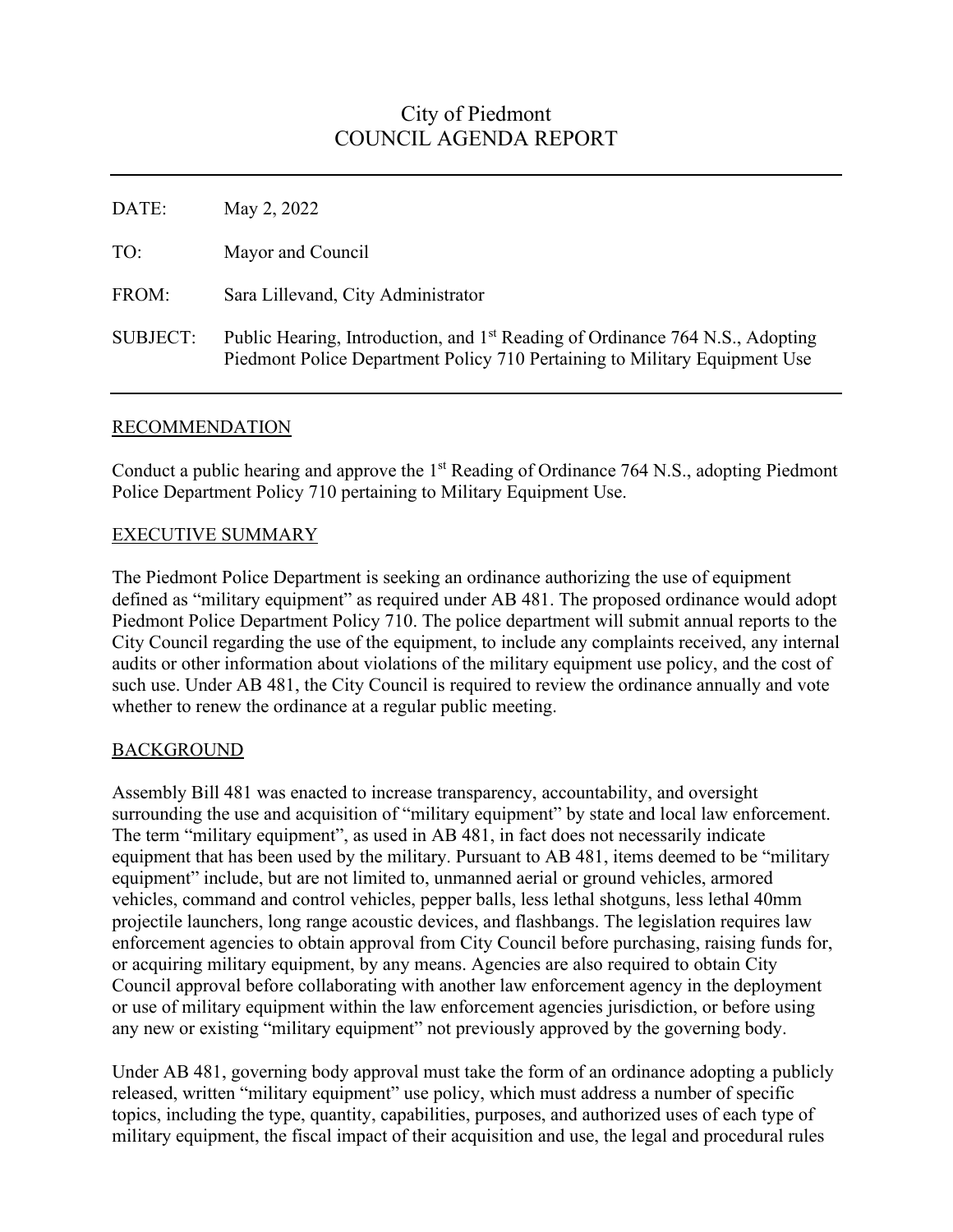that govern their use, the training required by any officer allowed to use them, the mechanisms in place to ensure policy compliance, and the procedures by which the public may register complaints. The governing body must consider a proposed "military equipment" use policy in open session and may only approve a "military equipment" use policy if it makes various specific findings regarding the necessity of the "military equipment" and the lack of reasonable alternatives.

AB 481 also requires any law enforcement agency that receives approval for the use of "military equipment" to submit annual reports to the governing body regarding the use of the equipment, any complaints received, any internal audits or other information about violations of the "military equipment" use policy, the cost of such use, and other similar information.

Once a policy is adopted, a law enforcement agency cannot procure military equipment that is not in the authorized policy, without first revising the policy, which is done by ordinance following a public hearing.

### DISCUSSION

Law enforcement incidents can be unpredictable and complex. In order to de-escalate violent and tense situations, at times special equipment, tools or resources may be necessary to reduce the possibility of harm to community members and officers. Items identified as "military equipment" in AB 481 include, but are not limited to, unmanned aerial (Drones) or ground vehicles, armored vehicles, pepper balls, less lethal 40mm projectile launchers and flash bangs. These tools have been tested in the field and are used to help enhance public safety, officer safety and reduce the need for escalation of force. While the Piedmont Police Department is not currently equipped with the examples above, it may rely on these tools from other agencies to address an emergency.

It is worth pointing out that the mere presence or communicated use of these tools can help to deescalate a situation prior to the need to utilize them and some items can be used for other purposes, such as drones for missing persons or interior searches of a building, or a Long Range Acoustic Device (LRAD) for making announcements during evacuations.

The Piedmont Police Department is committed to utilizing current and progressive equipment that helps to safeguard the Piedmont community and help reduce the risk of escalating volatile situations that might rise to the level of a lethal encounter.

### Draft Policy Posted on the City's Website

AB 481 requires the policy be available on the City's website in advance of the public hearing on the policy. Accordingly, the draft policy was posted on April 1, 2022.

Equipment which the Department possesses and falls within the definition of "military equipment" is described as follows and is contained in the policy.

• Specialized firearms and ammunition including assault weapons: Patrol rifles enable officers when in compliance with the PPD's Use of Force Policy, to address medium to long distance threats, or those threats who are heavily armed, armored or both. Further, in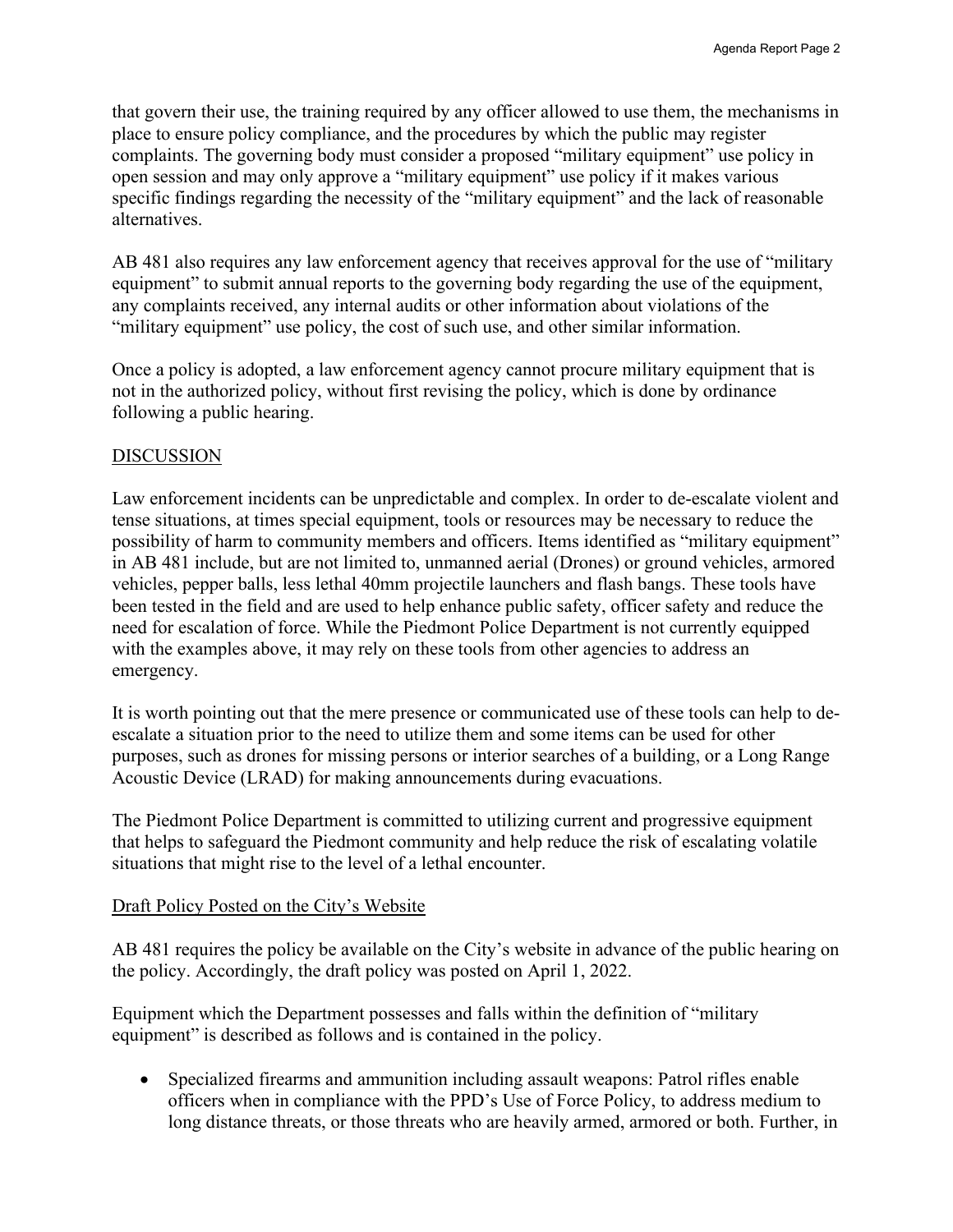both short and long-distance deployments, they allow officers precision shot placement minimizing the risk to officers and innocent citizens. There are no known alternatives to these weapons that will provide the same level of distance or precision.

• 40mm projectile launchers: The 40mm launcher affords the ability to use less lethal and impact munitions. This allows officers to address a threat from a greater distance and provides an alternative option for deadly force when reasonable. When necessary, there is no alternative to these less lethal weapon systems.

These are common tools utilized by law enforcement and are considered best practices. We have not discovered other reasonable alternatives that can achieve the same objectives of community member and officer safety as these tools can provide. An itemized list of the existing equipment is included in Attachment 2.

Policy 710 provides that the Chief of Police (or the Chief of Police's authorized designee) must seek approval by the governing body of a military equipment policy, conduct annual audits of the equipment to ensure compliance with the policy, annually report to City Council the use of this equipment, seek approval prior to purchasing tools deemed to be "military equipment", inform the public on how to file complaints, voice concerns or submit questions about the use of "military equipment" and ensure a timely response if received. The Department is also required to hold a community engagement meeting annually within 30 days of submitting the annual report.

### Additions to the Policy

Staff proposes two minor changes to the policy as drafted, as follows:

- Clarification that Policy Section 321 Standards of Conduct is applicable and will be used to ensure compliance of Policy 710; and
- Specifying that the Chief of Police is the contact for a person to register a complaint, concern, or question regarding Policy 710.

The proposed ordinance would incorporate these two changes.

### ANALYSIS

The authorization to have access to the "military equipment" requested allows the police department to carry out its mission and continue to protect the Piedmont community, during emergencies, rescues and exigent circumstances. Denial of access to these items would jeopardize the welfare and safety of the community.

### FINANCIAL IMPACT

There are no direct costs associated with the approval of this ordinance. Existing, ongoing costs related to the equipment are \$350 for maintenance and \$20,000 for training. These costs have been incorporated within the Department's approved budget.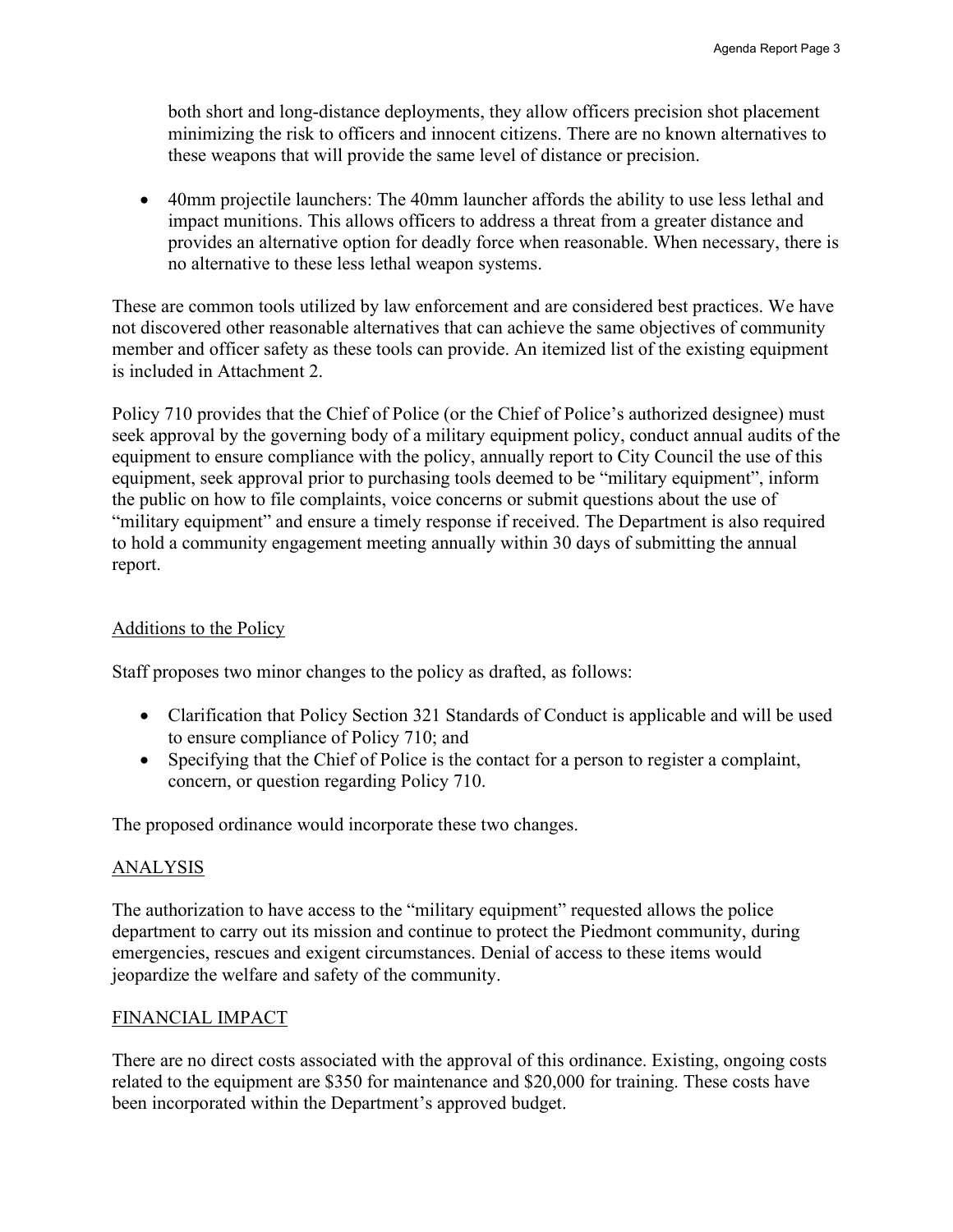### ATTACHMENTS

(1) Ordinance 764 N.S.

(2) Draft Piedmont Police Policy 710 Military Equipment

By: Jeremy Bowers, Chief of Police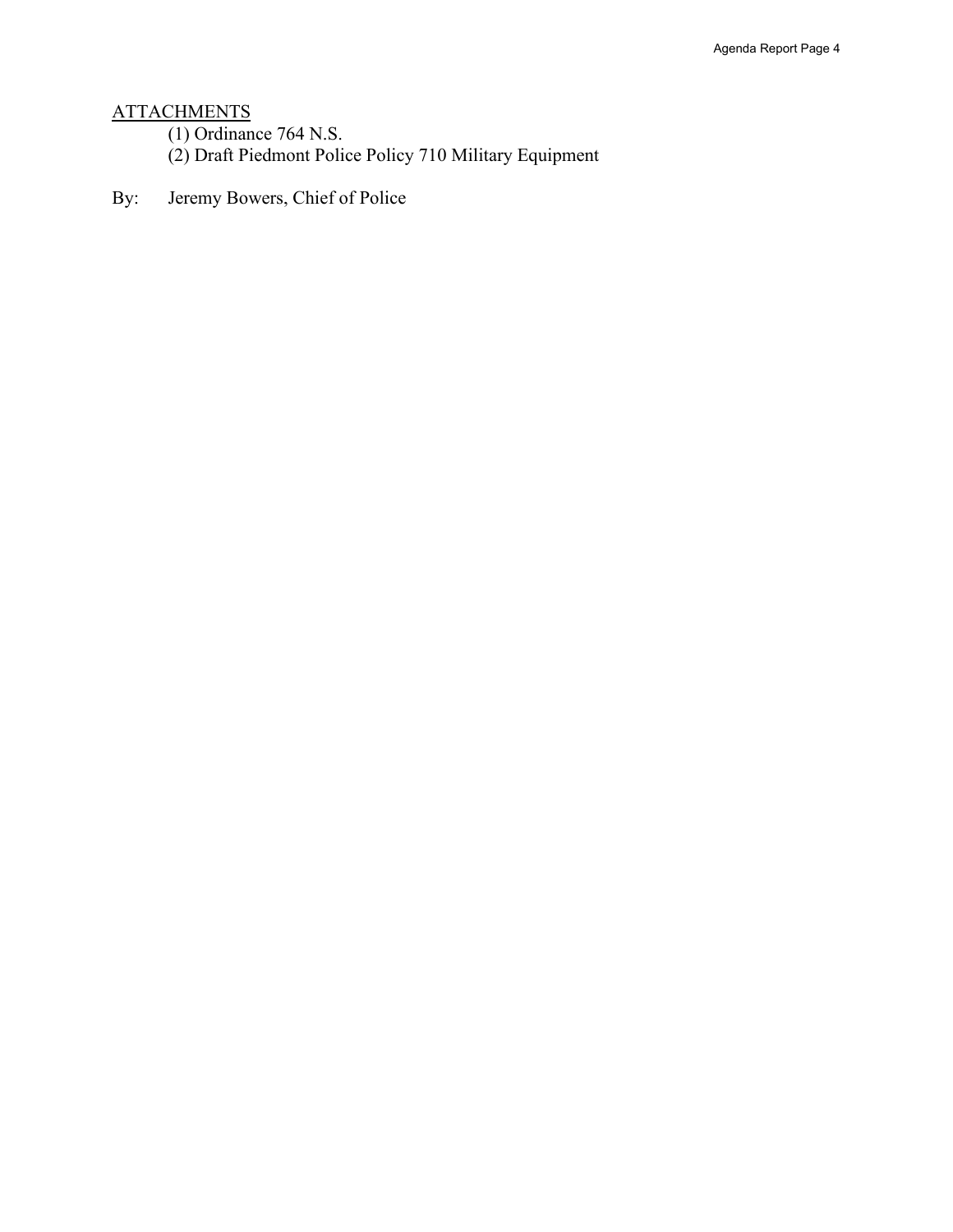# ORDINANCE NO. 764 N.S.

# AN ORDINANCE ADOPTING A MILITARY EQUIPMENT USE POLICY

The City Council of the City of Piedmont hereby ordains as follows:

# SECTION 1. PURPOSE AND FINDINGS

- 1) The purpose of this Ordinance is to adopt a military equipment use policy pursuant to California Government Code sections 7070 through 7075.
- 2) On September 30, 2021, Governor Gavin Newsom signed into law Assembly Bill 481, relating to the use of military equipment by law enforcement agencies.
- 3) Assembly Bill 481, codified at California Government Code sections 7070 through 7075, requires law enforcement agencies to obtain approval of the governing body, prior to taking certain actions related to acquisitions, use, collaboration with another agency in the use of, or funding of military equipment as defined in California Government Code section 7070.
- 4) Assembly Bill 481 allows the governing body of a city to approve the funding, acquisition, or use of military equipment within its jurisdiction only if it makes specified determinations with respect to a military equipment use policy.
- 5) Assembly Bill 481, requires that the approval by the governing body be memorialized by an ordinance adopting a military equipment use policy, at a regular meeting held pursuant to open meeting laws.
- 6) A draft of Piedmont Police Department Policy 710 "Military Equipment" was published on the Piedmont Police Department internet website and provided to the City Council at least 30 days prior to public hearing in accordance with requirements of Government Code section 7071, and the process for submitting the policy for the City Council's consideration was commenced prior to May 1, 2022.
- 7) The military equipment identified in the Policy 710 "Military Equipment" is necessary, because there are no reasonable alternatives that can achieve the same objectives of officer and civilian safety.
- 8) Piedmont Police Department Policy 710 Military Equipment safeguards the public's safety, welfare, and civil rights and liberties.
- 9) Piedmont Police Department Policy 710 Military Equipment meets the requirements of California Government Code section 7070, subdivision (d).
- 10) No prior military use policy has existed in the City of Piedmont that was applicable to the use of military equipment, and the adoption of such policy shall serve to secure future compliance.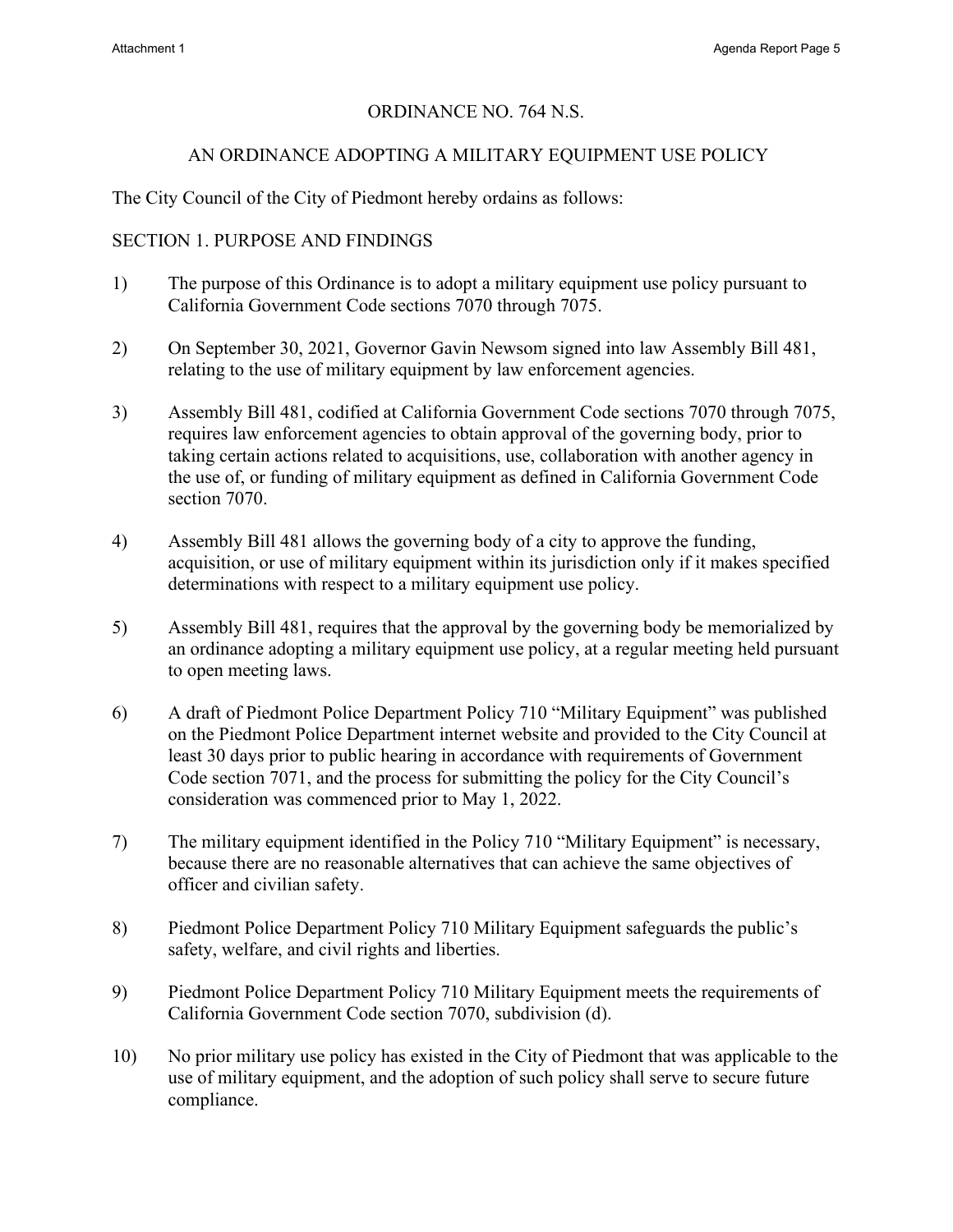### SECTION 2. ADOPTION OF POLICY.

Piedmont Police Department Policy 710 "Military Equipment" is hereby approved and adopted.

### SECTION 3. ENVIRONMENTAL REVIEW.

The City Council finds the approval of this ordinance is exempt under Section 15061(b)(3) of the CEQA Guidelines because it can be seen with certainty that there is no possibility that the adoption of this ordinance may have a significant effect on the environment.

### SECTION 4. SEVERABILITY

The provisions of this Ordinance are severable and if any provision, clause, sentence, word or part of it is held illegal, invalid, unconstitutional, or inapplicable to any person or circumstances, the illegality, invalidity, unconstitutionality, or inapplicability will not affect or impair any of the remaining provisions, clauses, sentences, sections, words or parts of the Ordinance or their applicability to other persons or circumstances.

### SECTION 5. PUBLICATION AND EFFECTIVE DATE

This ordinance shall be posted at City Hall after its second reading by the City Council for at least thirty (30) days and shall become effective thirty (30) days after such second reading and approval by the City Council.

[END OF ORDINANCE]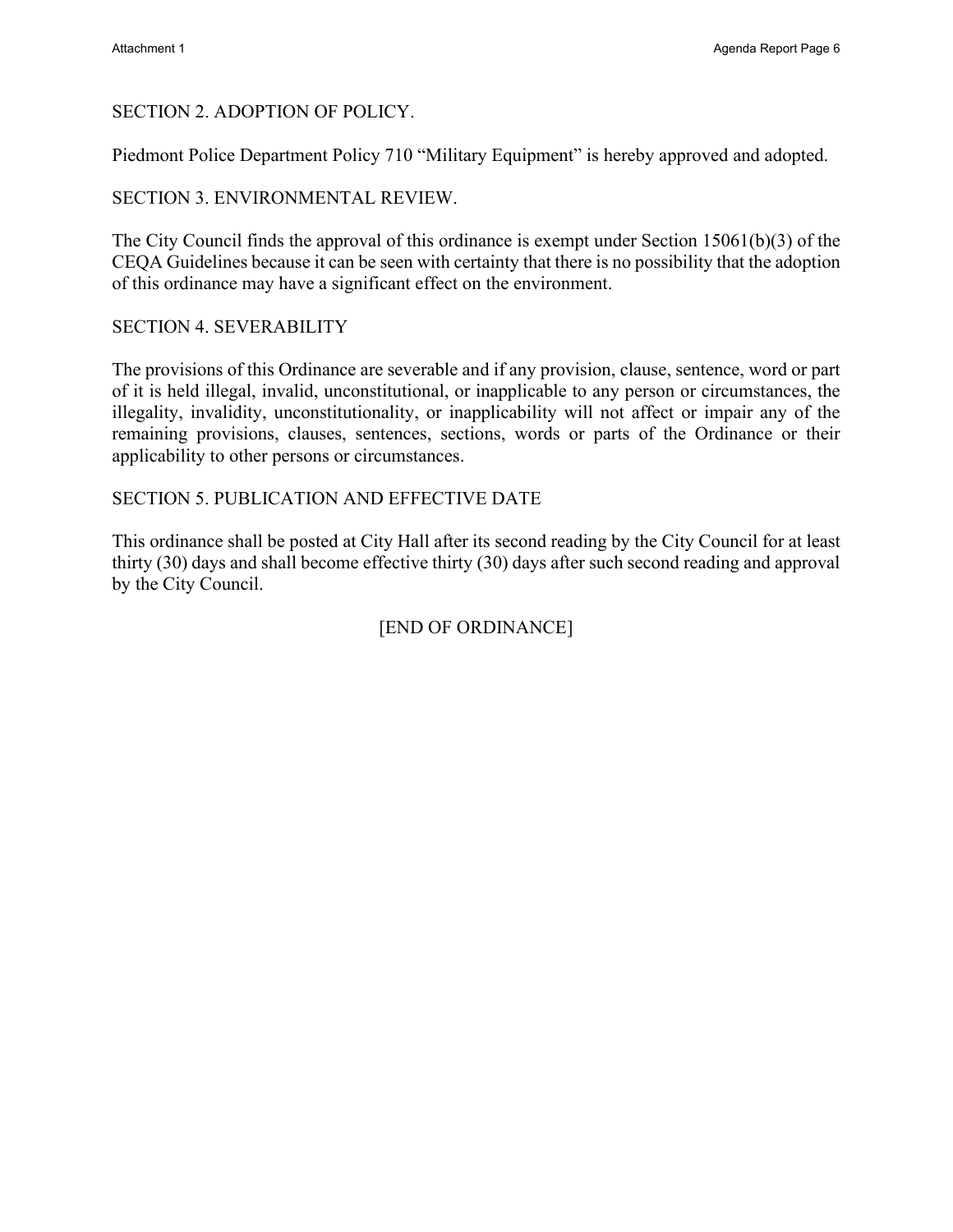# **710.1 PURPOSE AND SCOPE**

The purpose of this policy is to provide guidelines for the approval, acquisition, and reporting requirements of military equipment (Government Code § 7070; Government Code § 7071; Government Code § 7072).

# 710.1.1 DEFINITIONS

Definitions related to this policy include (Government Code § 7070):

**Governing body** – The elected or appointed body that oversees the Department.

**Military equipment** – Includes but is not limited to the following:

- Unmanned, remotely piloted, powered aerial or ground vehicles.
- Mine-resistant ambush-protected (MRAP) vehicles or armored personnel carriers.
- High mobility multipurpose wheeled vehicles (HMMWV), two-and-one-half-ton trucks, five-ton trucks, or wheeled vehicles that have a breaching or entry apparatus attached.
- Tracked armored vehicles that provide ballistic protection to their occupants.
- Command and control vehicles that are either built or modified to facilitate the operational control and direction of public safety units.
- Weaponized aircraft, vessels, or vehicles of any kind.
- Battering rams, slugs, and breaching apparatuses that are explosive in nature. This does not include a handheld, one-person ram.
- Firearms and ammunition of\_.50 caliber or greater, excluding standard-issue shotguns and standard-issue shotgun ammunition.
- Specialized firearms and ammunition of less than\_.50 caliber, including firearms and accessories identified as assault weapons in Penal Code § 30510 and Penal Code § 30515, with the exception of standard-issue firearms.
- Any firearm or firearm accessory that is designed to launch explosive projectiles.
- Noise-flash diversionary devices and explosive breaching tools.
- Munitions containing tear gas or OC, excluding standard, service-issued handheld pepper spray.
- TASER® Shockwave, microwave weapons, water cannons, and long-range acoustic devices (LRADs).
- Kinetic energy weapons and munitions.
- Any other equipment as determined by a governing body or a state agency to require additional oversight.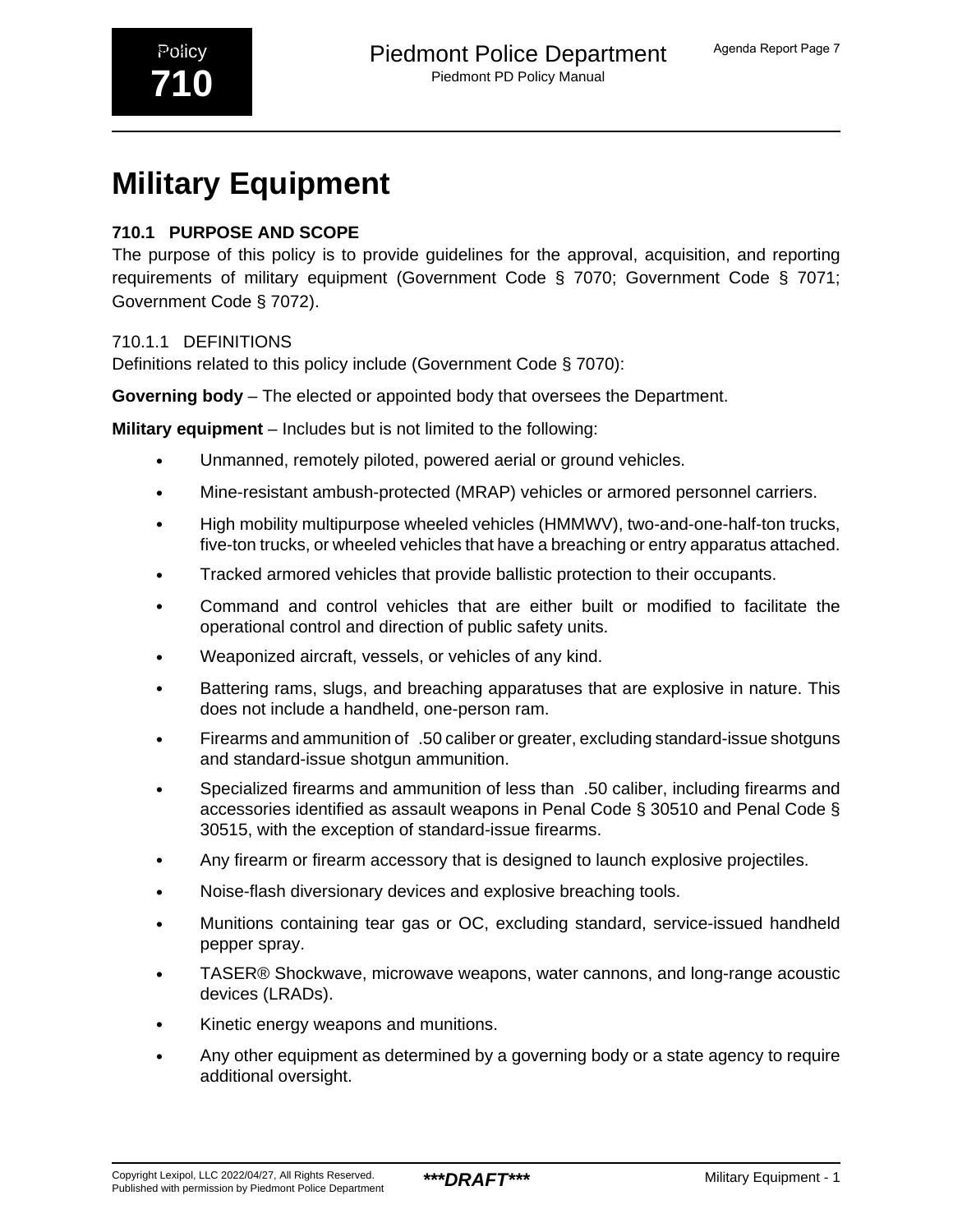# **710.2 POLICY**

It is the policy of the Piedmont Police Department that members of this department comply with the provisions of Government Code § 7071 with respect to military equipment. Policy Section 321, Standards of Conduct is applicable and will be used to ensure compliance of this Policy #710. Any complaint, concern, or question regarding Policy #710 should be directed to the City of Piedmont Chief of Police, available at (510) 420-3010.

# **710.3 MILITARY EQUIPMENT COORDINATOR**

The Chief of Police should designate a member of this department to act as the military equipment coordinator. The responsibilities of the military equipment coordinator include but are not limited to:

- (a) Identifying department equipment that qualifies as military equipment in the current possession of the Department, or the equipment the Department intends to acquire that requires approval by the governing body.
- (b) Conducting an inventory of all military equipment at least annually.
- (c) Collaborating with any allied agency that may use military equipment within the jurisdiction of Piedmont Police Department (Government Code § 7071).
- (d) Preparing for, scheduling, and coordinating the annual community engagement meeting to include:
	- 1. Publicizing the details of the meeting.
	- 2. Preparing for public questions regarding the department's funding, acquisition, and use of equipment.
- (e) Preparing the annual military equipment report for submission to the Chief of Police and ensuring that the report is made available on the department website (Government Code § 7072).
- (f) Establishing the procedure for a person to register a complaint or concern, or how that person may submit a question about the use of a type of military equipment, and how the Department will respond in a timely manner.

### **710.4 MILITARY EQUIPMENT INVENTORY**

The following constitutes a list of qualifying equipment for the Department:

Table 1:

| Weapon<br><b>Type</b> | <b>Manufacturer Serial</b> | <b>Number</b> | <b>Date</b><br><b>Acquired</b> | <b>Purchase</b><br>Cost | Annual<br>Annual<br><b>MaintenanceTraining</b> |              |
|-----------------------|----------------------------|---------------|--------------------------------|-------------------------|------------------------------------------------|--------------|
|                       |                            |               |                                |                         | <b>Expense</b>                                 | <b>Hours</b> |
| M4 Rifle              | <b>Rock River</b><br>Arms  | AC2022459     | 9/12/2019                      | \$1,000.00              | \$25.00                                        | 12           |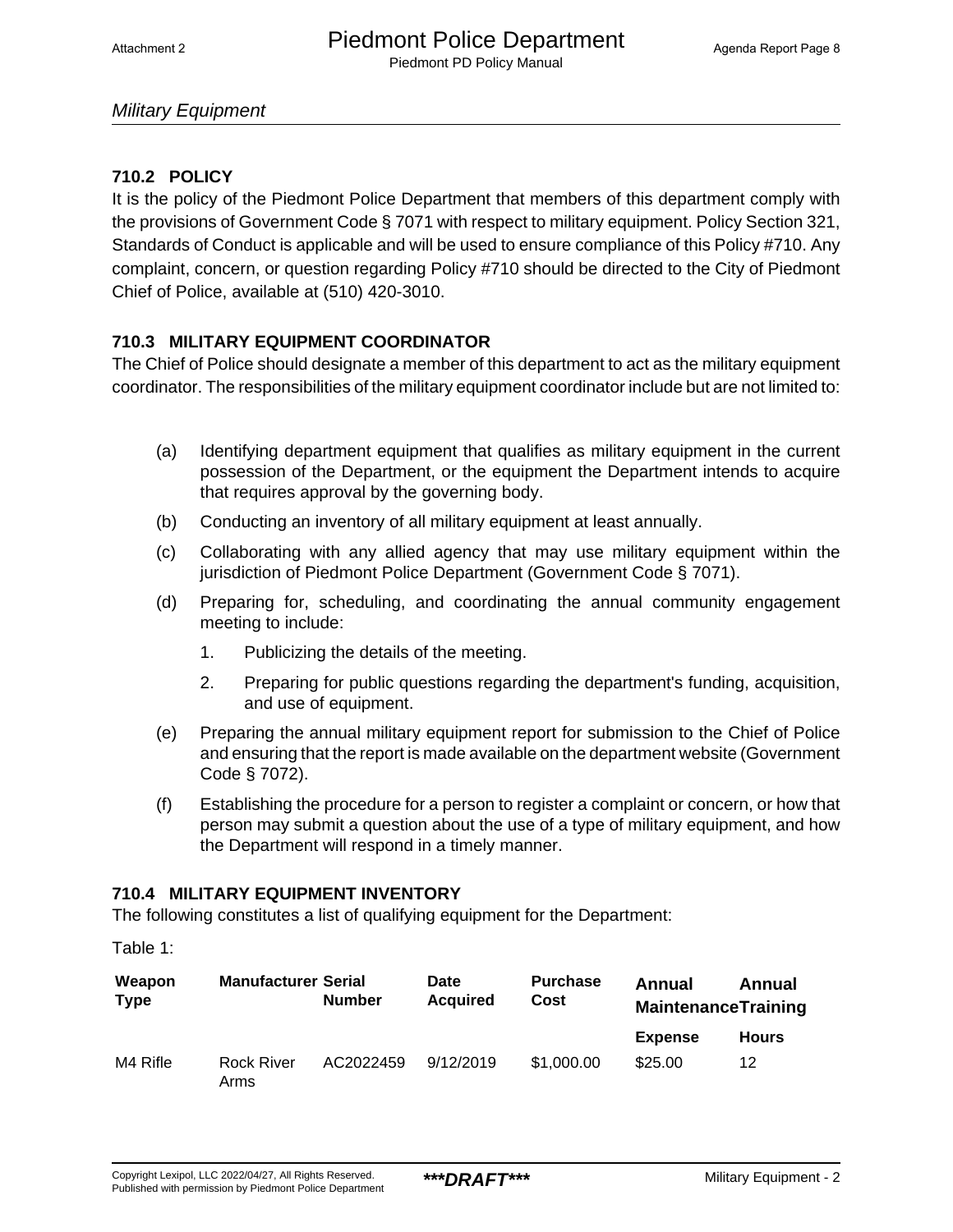Piedmont PD Policy Manual

# Military Equipment

| M4           | <b>Rock River</b><br>Arms |  | AC2022481 | 9/10/2021  | \$1,000.00 | \$25.00 | 12 |  |
|--------------|---------------------------|--|-----------|------------|------------|---------|----|--|
| Rifle        |                           |  |           |            |            |         |    |  |
| M4           | <b>Rock River</b><br>Arms |  | CM155434  | 9/2/2021   | \$1,000.00 | \$25.00 | 12 |  |
| <b>Rifle</b> |                           |  |           |            |            |         |    |  |
| M4           | <b>Rock River</b>         |  | CM155453  | 9/9/2021   | \$1,000.00 | \$25.00 | 12 |  |
| Rifle        | Arms                      |  |           |            |            |         |    |  |
| M4           | <b>Rock River</b>         |  | CM155527  | 9/12/2019  | \$1,000.00 | \$25.00 | 12 |  |
| Rifle        | Arms                      |  |           |            |            |         |    |  |
| M4           | Colt                      |  | CR220128  | 3/2/2021   | \$1,100.00 | \$25.00 | 12 |  |
| Rifle        |                           |  |           |            |            |         |    |  |
| M4           | Colt                      |  | CR220144  | 6/23/2020  | \$1,100.00 | \$25.00 | 12 |  |
| Rifle        |                           |  |           |            |            |         |    |  |
| M4           | Colt                      |  | CR220151  | 4/29/2019  | \$1,100.00 | \$25.00 | 12 |  |
| <b>Rifle</b> |                           |  |           |            |            |         |    |  |
| M4           | Colt                      |  | CR219472  | 9/12/2019  | \$1,100.00 | \$25.00 | 12 |  |
| <b>Rifle</b> |                           |  |           |            |            |         |    |  |
| M4           | Colt                      |  | CR218577  | 9/12/2019  | \$1,100.00 | \$25.00 | 12 |  |
| Rifle        |                           |  |           |            |            |         |    |  |
| 40mm         | Penn Arms                 |  | GS4786    | 04/01/2021 | \$870.35   | \$25.00 | 4  |  |
| 40mm         | Penn Arms                 |  | GS6315    | 04/01/2021 | \$870.35   | \$25.00 | 4  |  |
| 1.           | M4 Rifle                  |  |           |            |            |         |    |  |

(a) Description, quantity, capabilities, and purchase cost

See Table 1.

(b) Purpose: Patrol rifles enable officers when in compliance with the PPD's Use of Force Policy, to address medium to long distance threats, or those threats who are heavily armed, armored or both. In both short and long-distance deployments, patrol rifles allow officers precision shot placement minimizing the risk to officers and innocent citizens. There are no known alternatives to these weapons that will provide the same level of distance or precision.

(c) Authorized use: Situations for use may include, but are not limited to:

- Situations where the member reasonably anticipates an armed encounter.
- When a member is faced with a situation that may require accurate and effective fire at long range.
- Situations where a member reasonably expects the need to meet or exceed a suspect's firepower.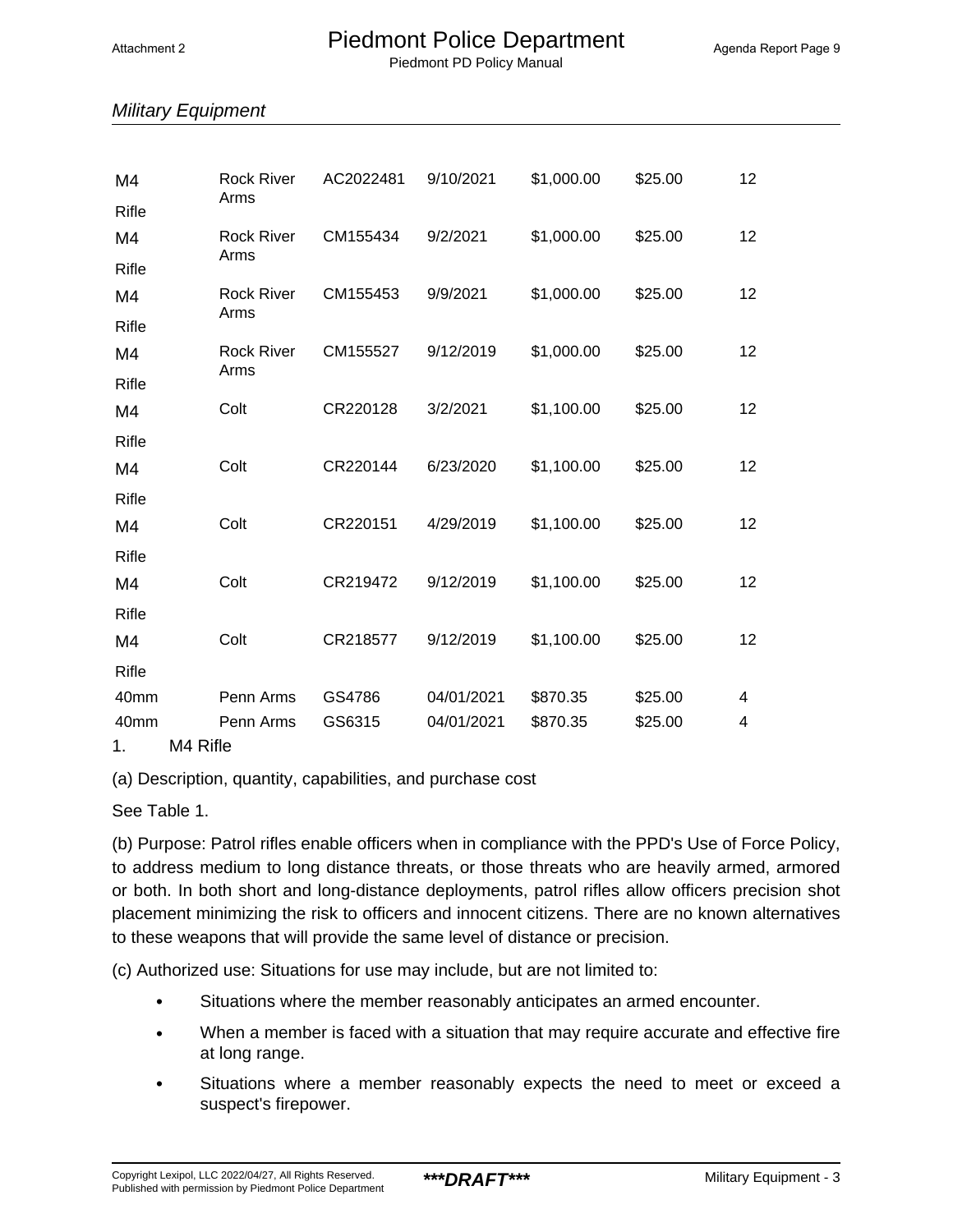- When a member reasonably believes that there may be a need to fire on a barricaded person or a person with a hostage.
- When a member reasonably believes that a suspect may be wearing body armor.
- When authorized or requested by a supervisor.

(d) Training – Officers must successfully complete a CA POST certified 24-hour patrol rifle course as well as regular department firearms training and qualifications as required by law and policy.

(e) Lifespan – Approximately 15 years

(f) Fiscal impact – Annual maintenance expense is estimated at \$25.00 for each M4 Rifle. Annual maintenance includes a detailed review of the weapon, audit check and repair of worn parts.

(g) Legal and Procedural Rules - Use of M4 Rifle is subject to requirements of Piedmont Police Policy Section 300: Use of Force and Section 306: Firearms. It is the policy of the Department to utilize the M4 Rifles only for official law enforcement purposes, in accordance with all requirements under State and Federal law, including those regarding the use of force.

2. 40 mm

(a) Description, quantity, capabilities, and purchase cost

See Table 1.

(b) Purpose – The 40mm launcher affords the ability to use less lethal and impact munitions. This allows officers to address a threat from a greater distance and provides an alternative option for deadly force when reasonable. When necessary, there is no alternative to these less lethal weapon systems.

(c) Authorized use – Situations for use may include, but are not limited to:

- The suspect is armed with a weapon and the tactical circumstances allow for the safe application of approved munitions.
- The suspect has made credible threats to harm him/herself or others.
- The suspect is engaged in riotous behavior or is throwing rocks, bottles or other dangerous projectiles at people and/or officers.
- There is probable cause to believe that the suspect has already committed a crime of violence and is refusing to comply with lawful orders.

(d) Training – Sworn members are required to attend an initial 4 hour training and additional annual training thereafter.

(e) Lifespan – Approximately 15 years

(f) Fiscal impact – Annual maintenance expense is estimated at \$25.00 for each 40mm. Annual maintenance includes a detailed review of the weapon, audit check and repair of worn parts.

Ammunition costs can very based on the training but are approximately \$5000.00 per year.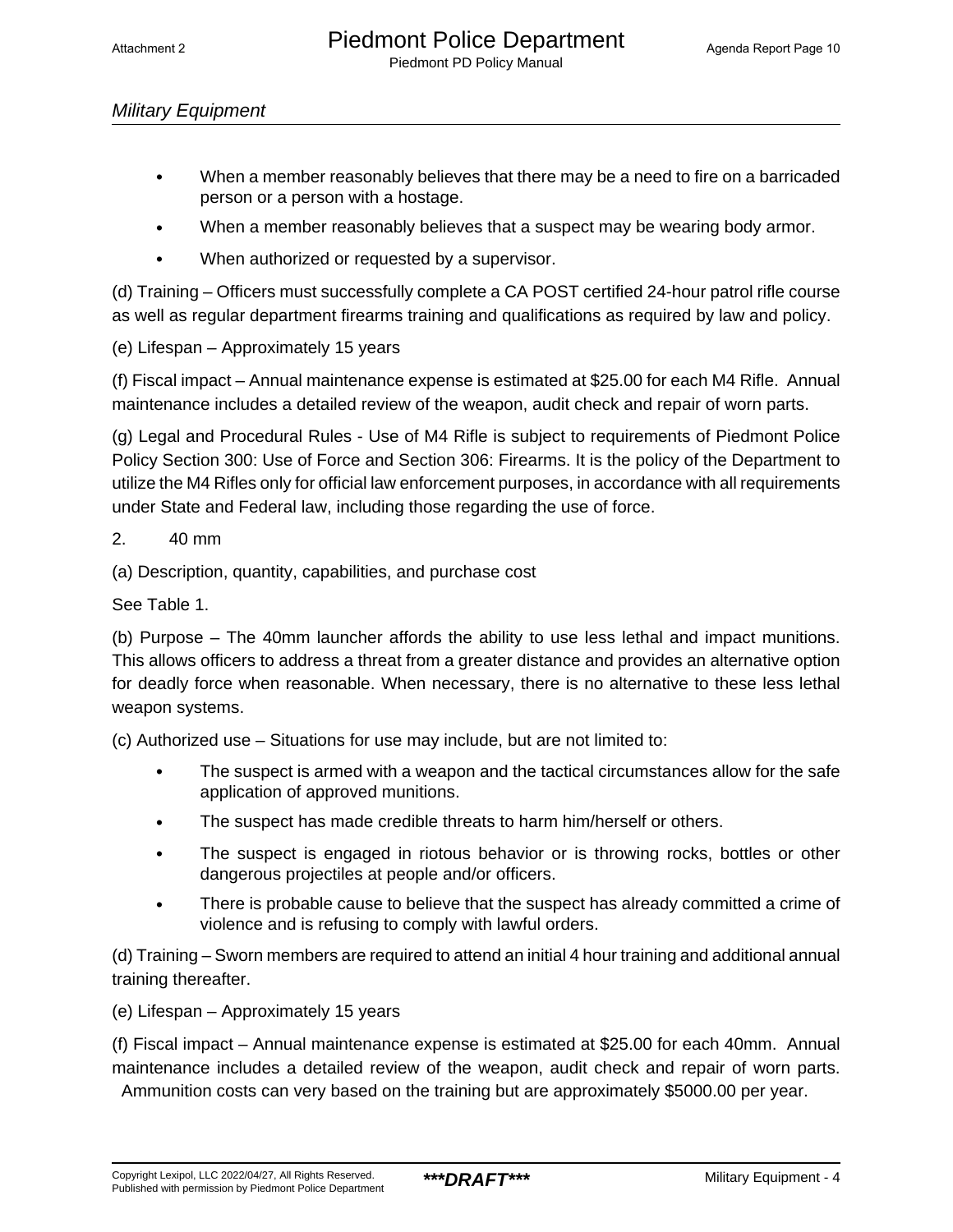(g) Legal and Procedural Rules – Use of 40 mm is subject to requirements of Piedmont Police Policy Section 300: Use of Force and Section 303 Control Devices and Techniques. It is the policy of the Department to utilize 40mm only for official law enforcement purposes, in accordance with all requirements under State and Federal law, including those regarding the use of force.

### **710.5 APPROVAL**

The Chief of Police or the authorized designee shall obtain approval from the governing body by way of an ordinance adopting the military equipment policy. As part of the approval process, the Chief of Police or the authorized designee shall ensure the proposed military equipment policy is submitted to the governing body and is available on the department website at least 30 days prior to any public hearing concerning the military equipment at issue (Government Code § 7071). The military equipment policy must be approved by the governing body prior to engaging in any of the following (Government Code § 7071):

- (a) Requesting military equipment made available pursuant to 10 USC § 2576a.
- (b) Seeking funds for military equipment, including but not limited to applying for a grant, soliciting or accepting private, local, state, or federal funds, in-kind donations, or other donations or transfers.
- (c) Acquiring military equipment either permanently or temporarily, including by borrowing or leasing.
- (d) Collaborating with another law enforcement agency in the deployment or other use of military equipment within the jurisdiction of this department.
- (e) Using any new or existing military equipment for a purpose, in a manner, or by a person not previously approved by the governing body.
- (f) Soliciting or responding to a proposal for, or entering into an agreement with, any other person or entity to seek funds for, apply to receive, acquire, use, or collaborate in the use of military equipment.
- (g) Acquiring military equipment through any means not provided above.

### **710.6 COORDINATION WITH OTHER JURISDICTIONS**

Military equipment used by any member of this jurisdiction shall be approved for use and in accordance with this Department policy. Military equipment used by other law enforcement agencies that are providing mutual aid to this jurisdiction shall comply with their respective military equipment use policies in rendering mutual aid.

### **710.7 ANNUAL REPORT**

Upon approval of a military equipment policy, the Chief of Police or the authorized designee should submit a military equipment report to the governing body for each type of military equipment approved within one year of approval, and annually thereafter for as long as the military equipment is available for use (Government Code § 7072).